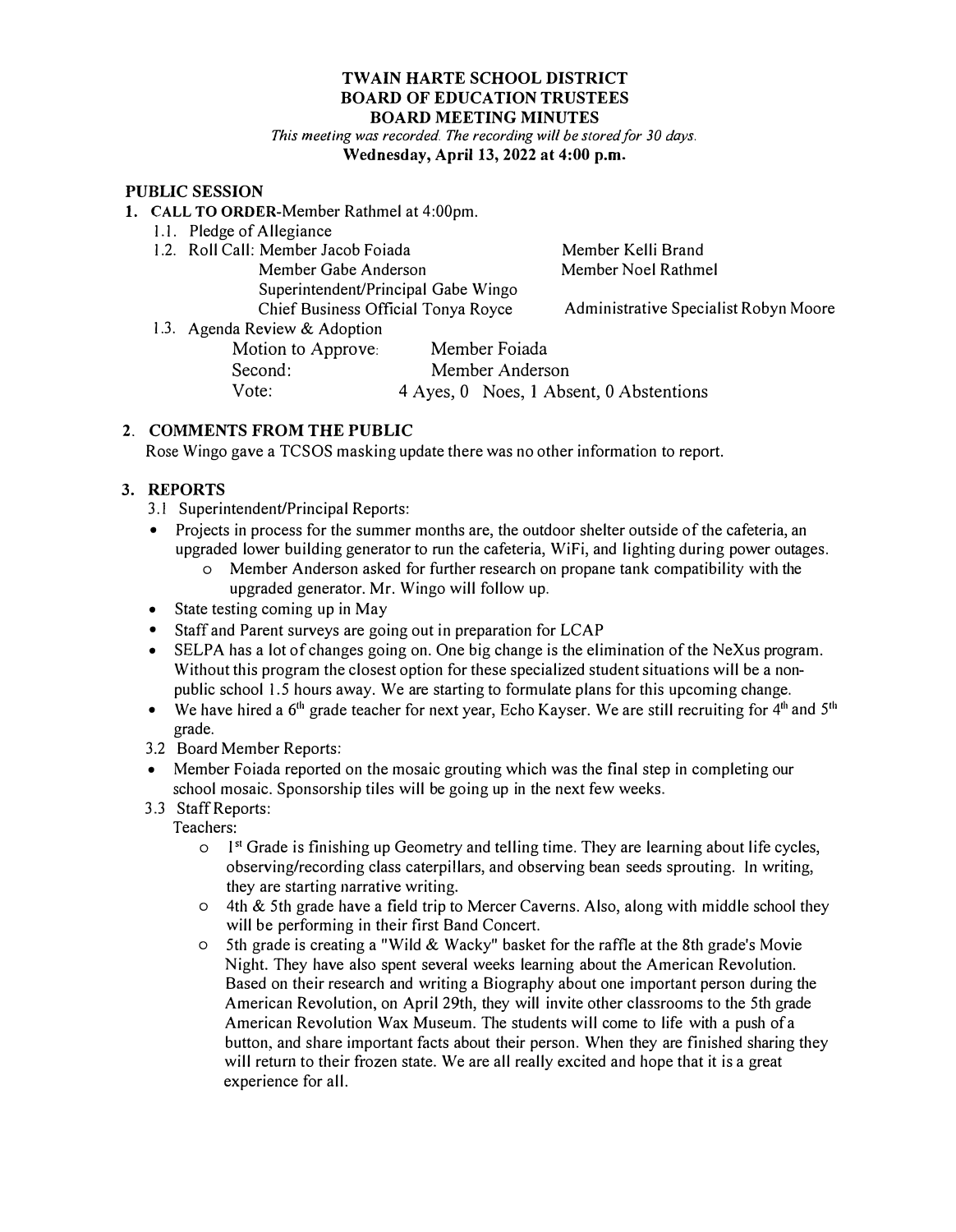Classified:

- o The cafeteria audit is taking place Derek is doing an excellent job getting through this extensive review process.
- o Our new Bus Driver Matt McCartney will start in 2 weeks.
- o Our new temporary paraprofessional, Stacey Sullivan starts on Monday
- 3.4 Enrollment Report- 252-04.08.22

### **4. DISCUSSION/INFORMATION ITEMS**

- 4.1 Congratulations to Elisa Villa-Root! -2022 Teachers of Excellence Award Winner.
- 4.2 Congratulations to Jasmine Rathmell -2022 Employees Who Make a Difference Award Winner.
- 4.3 COVID Update- No new information.
- 4.4 New Math Adoption-availability for public review. Use the following links to review the purposed curriculum before the April Public Hearing. At that time public comments will be heard before a board vote on the Illustrative Math curriculum adoption.

Control, click to follow the link:

K-5 Math: https://curriculum.illustrativemathematics.org/K5/curriculum.html

6-8 Math: https://curriculum.illustrativemathematics.org/MS/index.html

## **5. CONSENT AGENDA**

*The Board will considered all of the following items by a single vote.*

- 5.1 Warrants up to April I, 2022
- 5.2 Minutes from March 9, 2022 meeting
- 5.3 Consideration of MOU with School Services of California, INC for Fiscal Budget Services for May 1, 2022 - April 30, 2023
- 5.4 Williams Uniform Complaint Quarterly Report-April 2021
- 5.5 Consideration of a I-year licensing agreement with Document Tracking Services, effective May 15,2022
- 5.7 Consideration of Calendar for 2022/2023 School Year
- 5.8 Consideration of Appointment of  $7<sup>th</sup>$  and  $8<sup>th</sup>$  grade Boys Basketball Coach, \$1230 each grade Stipend: Ladd Brunner

| Motion to Approve: | Member Foiada                           |
|--------------------|-----------------------------------------|
| Second:            | Member Anderson                         |
| Vote:              | 4 Ayes, 0 Noes, 1 Absent, 0 Abstentions |

## **6. ACTION**

6.1 Consideration of the Memorandum of Understanding with Summerville Elementary School District for Shared Music Services 2022-2023

| Motion to Approve: | Member Foiada                           |  |
|--------------------|-----------------------------------------|--|
| Second:            | Member Brand                            |  |
| Vote:              | 4 Ayes, 0 Noes, 1 Absent, 0 Abstentions |  |

- 6.2 Consideration of Approval BP6112, Instruction; School Day
- 6.3 Consideration of Approval BB9100, Board Bylaws; Organization
- 6.4 Consideration of Approval BB9310, Board Bylaws; Policy Manual
- 6.5 Consideration of Approval BB9322, Board Bylaws; Meeting Materials Motion to Waive Second Reading and Approve 6.2-6.5 in 1 vote: Member Brand Second: Member Foiada Vote: 4 Ayes, 0 Noes, I Absent, 0 Abstentions